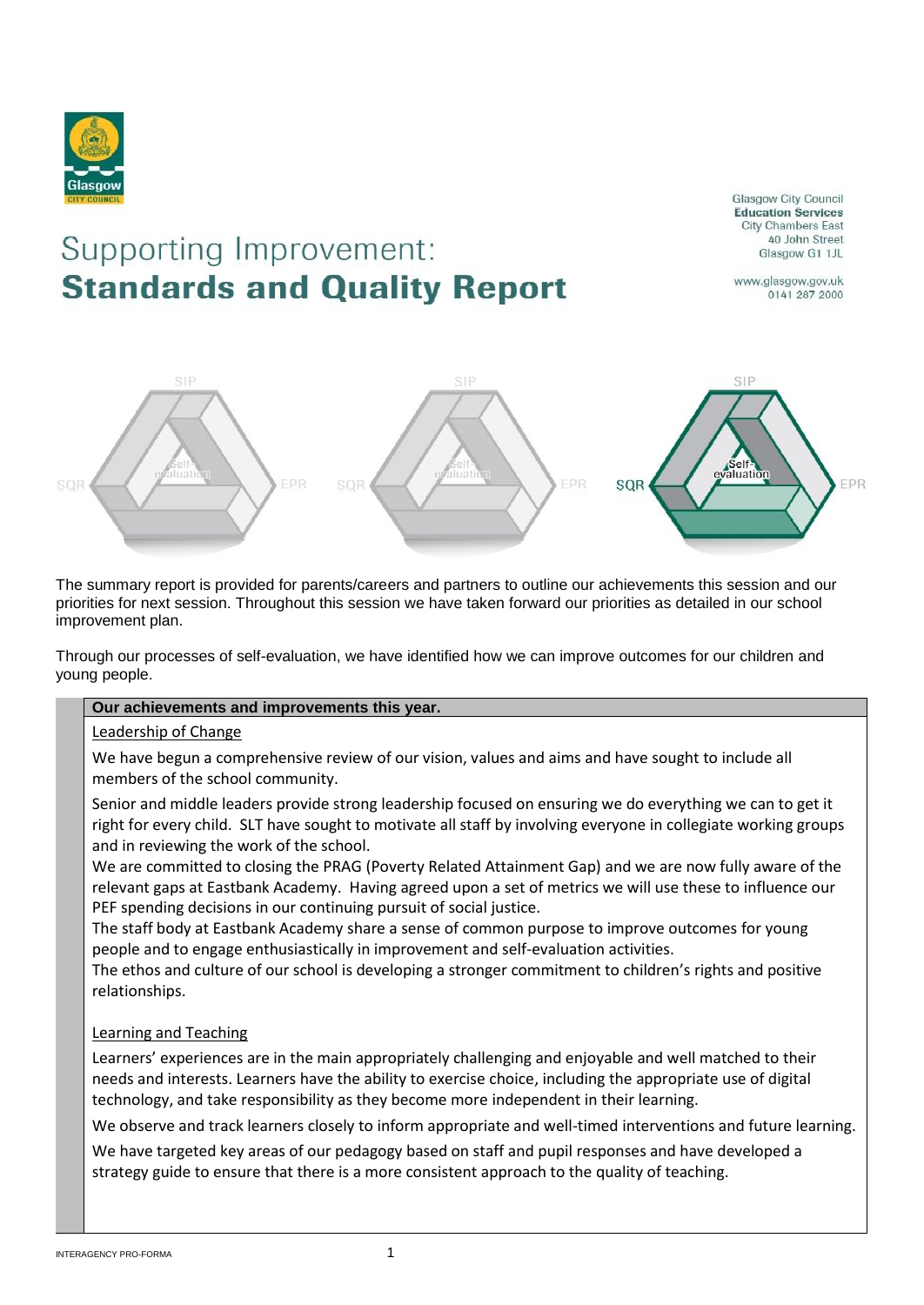Ensuring wellbeing, equality and inclusion

Our school community has a shared understanding of well-being. Relationships between learners, staff, parents and partners are very positive with an ethos of mutual respect creating a thriving learning environment.

We enjoy an ethos that is nurturing and inclusive and this is reflected in our staff-student interactions. Partnership working with all our stakeholders demonstrates our commitment to getting it right for all our young people leading to positive outcomes for all.

Opportunities for all through our DYW ensure almost all young people are supported into positive and sustained destinations.

#### Raising attainment and achievement

Staff are committed to raising attainment and achievement at all levels. Despite the disruption to normal course assessments as a result of Covid 19, we have made progress in the following areas:

- The percentage of pupils achieving 5 or more awards at SCQF Level 4 (the equivalent of National 4) by the end of S5 has risen from 64% in 2019 to 77% in 2020;
- The percentage of pupils achieving 5 or more awards at SCQF Level 5 (the equivalent of National 5) by the end of S5 has risen from 29% in 2019 to 40% in 2020 (based on the S5 roll);
- The percentage of pupils achieving 5 or more awards at SCQF Level 6 (the equivalent of Higher) by the end of S5 has risen from 1% in 2019 to 5% in 2020 (based on the S5 roll).

We will continue to motivate, challenge and inspire our learners as we work towards raising attainment on a year-by-year basis at all levels.

### Family Learning

A small but significant start was made to Family Engagement in Learning in Eastbank Academy last session. In the first instance, it was agreed to engage with all parents of Senior Phase pupils in February 2020, to give all parents the opportunity to develop the skills needed to better support their child with how to study. Resources which had been utilised during the evening were made available for all parents. The school's S3 Childcare class provided free Childcare facilities for parents who attended the study skills evening.

Networking in the local community with Parent Network Scotland, Job Centre Shettleston, Police Scotland, DYW and FARE gained a clearer understanding of the needs of all families of pupils at Eastbank Academy.

#### **Here is what we plan to improve next year.**

- Our school improvement plan for this session will focus on the following three areas:
	- To raise attainment and achievement, including Literacy and Numeracy levels, and close the attainment gap;
	- To ensure a consistent, high quality approach to Learning and Teaching;
	- To continue to improve how we meet the learning and care needs of our young people.

Our next steps in terms of improvement in these areas are as follows:

- **■** Improve awareness and understanding of skills and the four capacities of Scotland's Curriculum in young people;
- Embed use of our PEF metrics to ensure that all staff take cognisance of these in planning;
- Embed our new school values and use these to create a shared set of aims and vision;
- Continue to work towards Rights Respecting School Status;
- Embed new Learning and Teaching Strategy Guide to improve standards and consistency in L&T;
- Continue to develop Digital Literacy Strategy;
- Continue to develop Tracking and Monitoring system to produce more focussed interventions in order to reduce the poverty related attainment gap;
- Seek to improve the mental health and wellbeing of our young people through developing resilience;